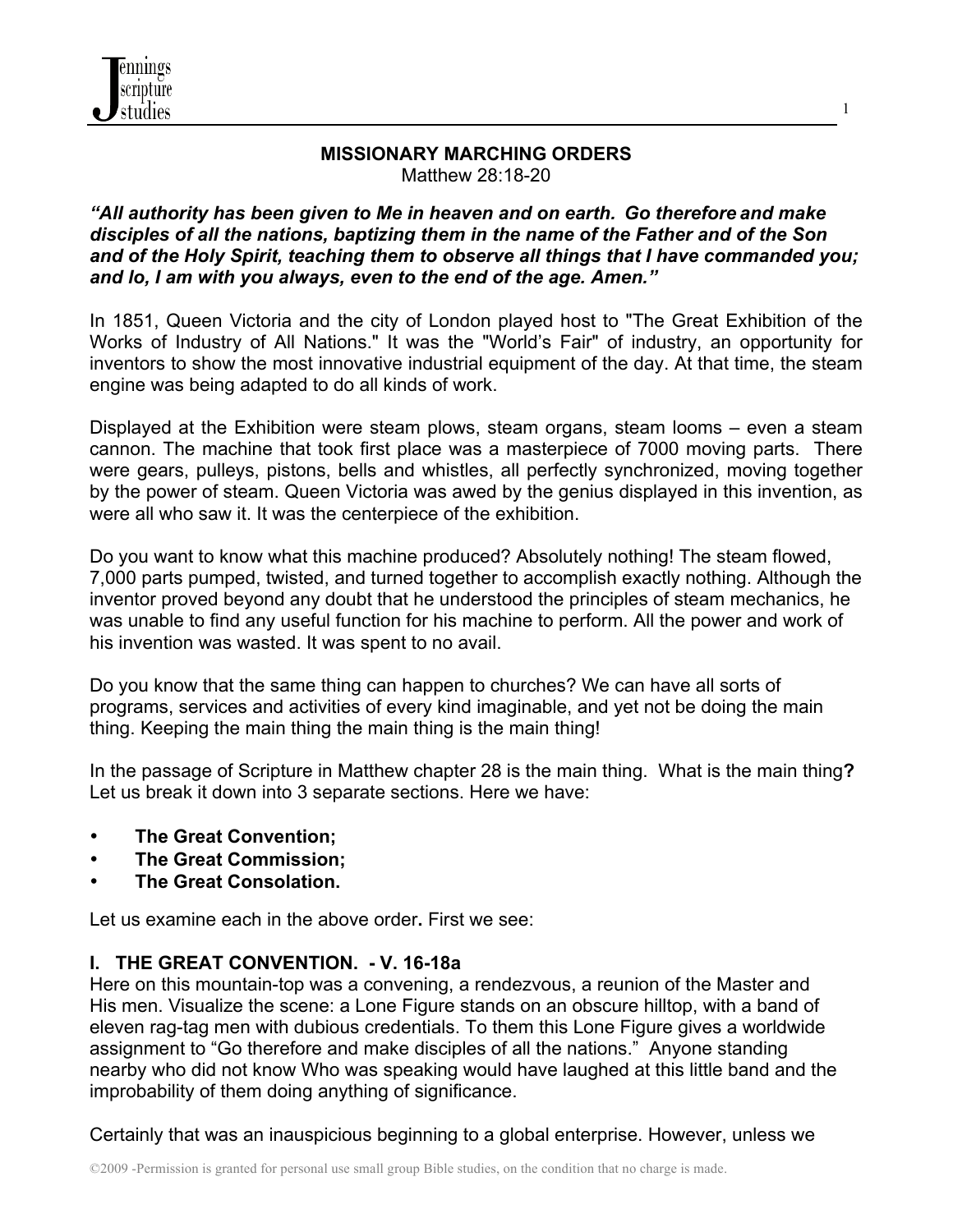understand the implications of this Great Convention we will fail to fully comprehend the intent and import of what Jesus commanded before this meeting on the mountain ended. What we have here is the preface to the Marching Orders that Jesus is going to give. There are 3 facts that come to light in the early stages of this meeting on that mountain Top that are essential to our understanding the Marching Orders that Jesus gave. The 3 facts are:

> The Agents for Global Outreach, The Absolute for Global Outreach and The Authority for Global Outreach.

Let us look at each briefly. First,

**A. The Agents For Global Outreach.** v.16 "the eleven disciples".

These are the 11 men who were hand-picked by Jesus Christ. They are called, "disciples." A disciple is one who submits to the disciplines of the Discipler - in this case, Jesus Christ.

Are you a present-day disciple of Jesus Christ? He said, "Whoever does not bear his cross and come after me cannot be my disciple." There are two appeals in the New Testament: "Come unto me" and "Come after me." Have we accepted both invitations and are we submitting to the disciplines of Jesus Christ? If so, then we too are agents for the Global Outreach Operation Jesus Christ launched. Second,

# **B. The Absolute For Global Outreach.** v.16

Notice carefully the words, "to the mountain which Jesus had appointed for them." Compare Matthew 28:10 "tell my brethren to go to Galilee, and there they will see me."

Two women had seen the recently resurrected Savior and He gave them a message for His disciples: "meet me on the mountain." What is the absolute qualification, the indispensable requirement, the essential quality for a disciple of Jesus to be involved in Global Outreach Operation? **O B E D I E N C E** !!

Jesus had picked out a specific mountain and He sent word for them to go there. All 11 obeyed! The order to go to a particular place was simple. If we do not obey Him in the simple directives He gives, we are not qualified to be entrusted with a greater mission!

Jesus articulated this principle in Luke 16:10 in these words: "He who is faithful in what is least is faithful also in much." Obedience in the little things qualifies us for greater endeavors for our Lord. Third,

**C. The Authority For Global Outreach.** v.18 "All authority in heaven and on earth has been given to me."

Jesus Christ is the ultimate Authority! Does any would-be disciple wish to challenge that statement or to argue that point? Of course not! Eph.1:22 tells us that the Father "put all things under his feet, and gave Him to be head over all things to the church."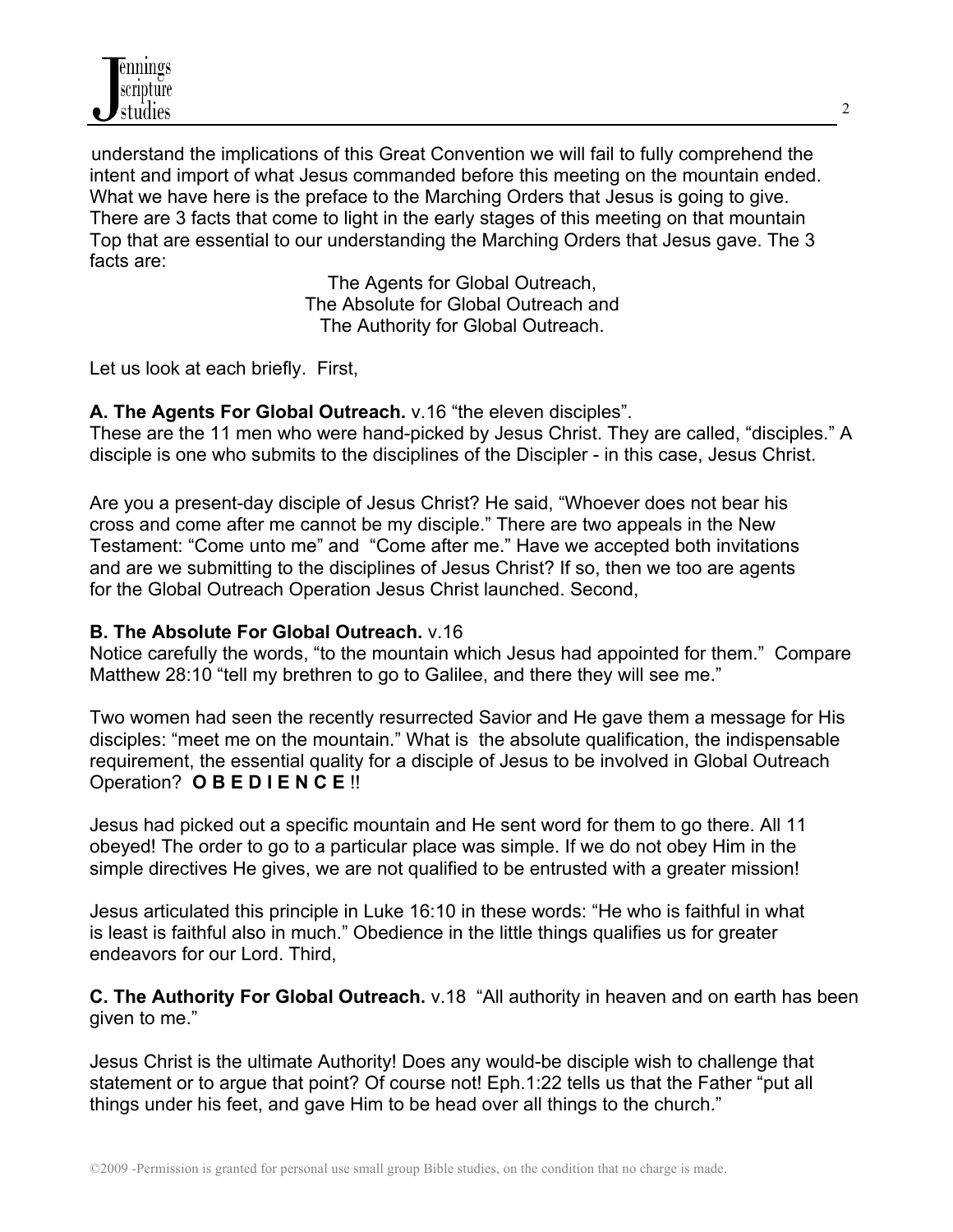The Lord Jesus has the authority to dispatch His servants! King Jesus has the authority to command His army! These 3 facts stated here in v.16-18 again are: The Agents for Global Outreach – disciples; The Absolute For Global Outreach – obedience; The Authority For Global Outreach – Jesus Christ.

These 3 facts must not be hastily overlooked for they set the stage for the issuing of the Marching Orders themselves. And, if we do not recognize these principles we will take our Marching Orders lightly, and that , I believe, is what many of those who take the name "Christian" have done.

Now, to the Marching Orders themselves and that brings us to the next section in these verses which is:

### **II. THE GREAT COMMISSION** v.18b–20b.

"Go therefore and make disciples of all the nations, baptizing them in the name of the Father and of the Son and of the Holy Spirit, teaching them to observe all things that I have commanded you…."

At the Great Convention is given the Great Commission. The Great Commission is given by the Great Commissioner! The Speaker issuing the Marching Orders was no ordinary person and the cause no ordinary cause and therein lies the dual dynamic that has insured success from that day to this day.

The Lord Jesus is still enlisting personnel - are you involved in Global Outreach? That is the main thing! This paragraph tells us of what the mission consists. You will never have a greater, grander or more glorious purpose in life than that which is presented here.

Here Jesus articulates the church's Marching Orders for World Outreach. There are four commands that He gave us to carry out. What are they?

### **A.** *Mobilize***.** v.19"Go"

The first command in our Marching Orders is simply "Go"! Forward, march! Be pro-active, set in motion, move! Go with the Gospel! Go where you live - go wherever God sends.

**Illust.** Do you remember Jesus' first miracle? He turned water into wine – right? At that wedding feast Jesus mother said to the servants, "Do whatever He tells you." (John 2:5). That is good advice!

He said, "all authority is given to me." Some other translations say, "all power." Both are correct interpretations of the original language. What kind of authority would a person have who had no power? What kind of power would a person have who did not have the authority to use it?

Jesus is saying, "I have all power necessary to accomplish the mission and I have the authority to send you on this mission – do as you are told!" **Illust.** A fellow who had previously been in the military service was filling out a form for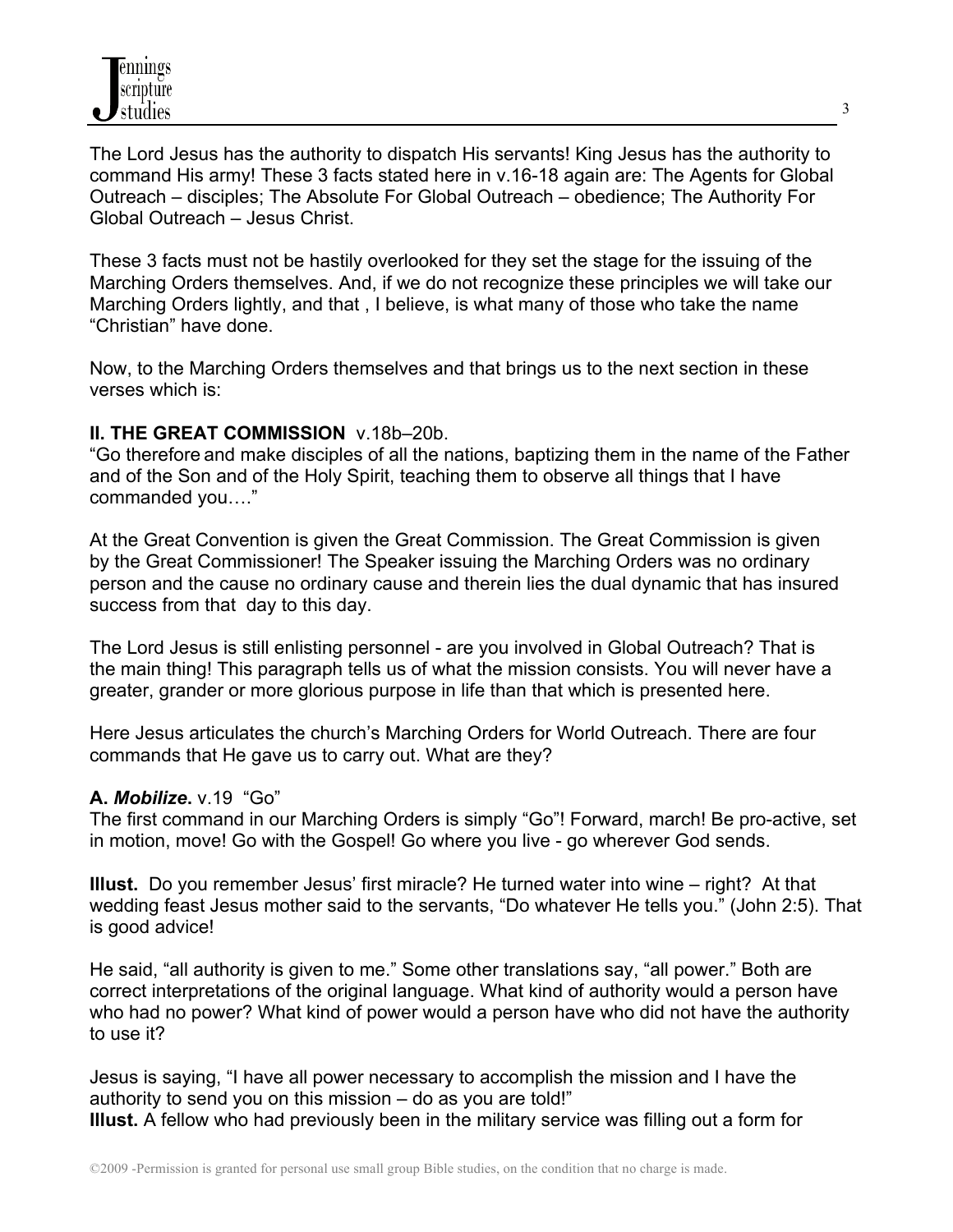

insurance. When he came to the question, "What did you do in the military service?" He wrote, "As I was told!"

Disciples of Christ are not to be immobilized – we are to be mobilized – "go" is the first command in our Marching Orders. The second is:

### **B.** *Evangelize.* v.19 "....and make disciples of all the nations".

How is that accomplished? Mark 13:10 gives the clear answer: "The gospel must be preached to all nations." Mark 16:15 adds: "Go into all the world and preach the gospel to every creature."

In the Book of Acts we read about Paul and Barnabas going to the city of Derbe and we are told that they, "preached the gospel to that city .... and made many disciples." (Acts 14:21) The implication is that a disciple is made when the gospel message is savingly believed. To evangelize means the act of disseminating and propagating the Gospel. Are you involved in the work of evangelizing? We can evangelize by life, by lip and by literature.

The second command in our Missionary Marching Orders is to Evangelize – The  $3^{\text{rd}}$  is to:

**C.** *Baptize.* v.19 "...baptizing them ...."

Baptism is to be the first step of obedience after one decides to declare for Christ and follow Him; baptism is one of two ordinances given to the church to observe – the Lord's Supper is the other.

Not everyone should or can do the actual act of baptizing, However, those who are scripturally evangelized should be baptized by one credentialized to baptize. Baptism is an outward picture of an inward reality. It is a silent sermon. The one being baptized, by submitting to believer's baptism, is saying, "I have died with Christ, been buried with Him and raised with Him." Baptism is public identification with Jesus Christ as one's Savior and Lord.

The 4<sup>th</sup> command in our Marching Orders is:

**D. Stabilize**, v.20 "teaching them to observe all things that I have commanded you." We are to teach new disciples what Jesus had taught the original disciples. Pass it on. Be a channel, not a reservoir!

Teaching the Word of God stabilizes believers in the Faith. Our Commission is not completed when we lead others to faith in Christ. They must be founded upon, grounded in and bonded by the teaching of the Word of truth. What a privilege to bring the Good News to people and then teach them the Good Book—whether around the block or around the world! I have had the privilege of traveling in many countries and ministering God's Word to hungry souls. How blessed I have been! I trust that I have also been a blessing.

Some may say, "Am I to do all that? Mobilize, evangelize, baptize, stabilize? Yes, in one of two ways:

1. Some do it exclusively – that is they literally spend their lives engaged in all these activities.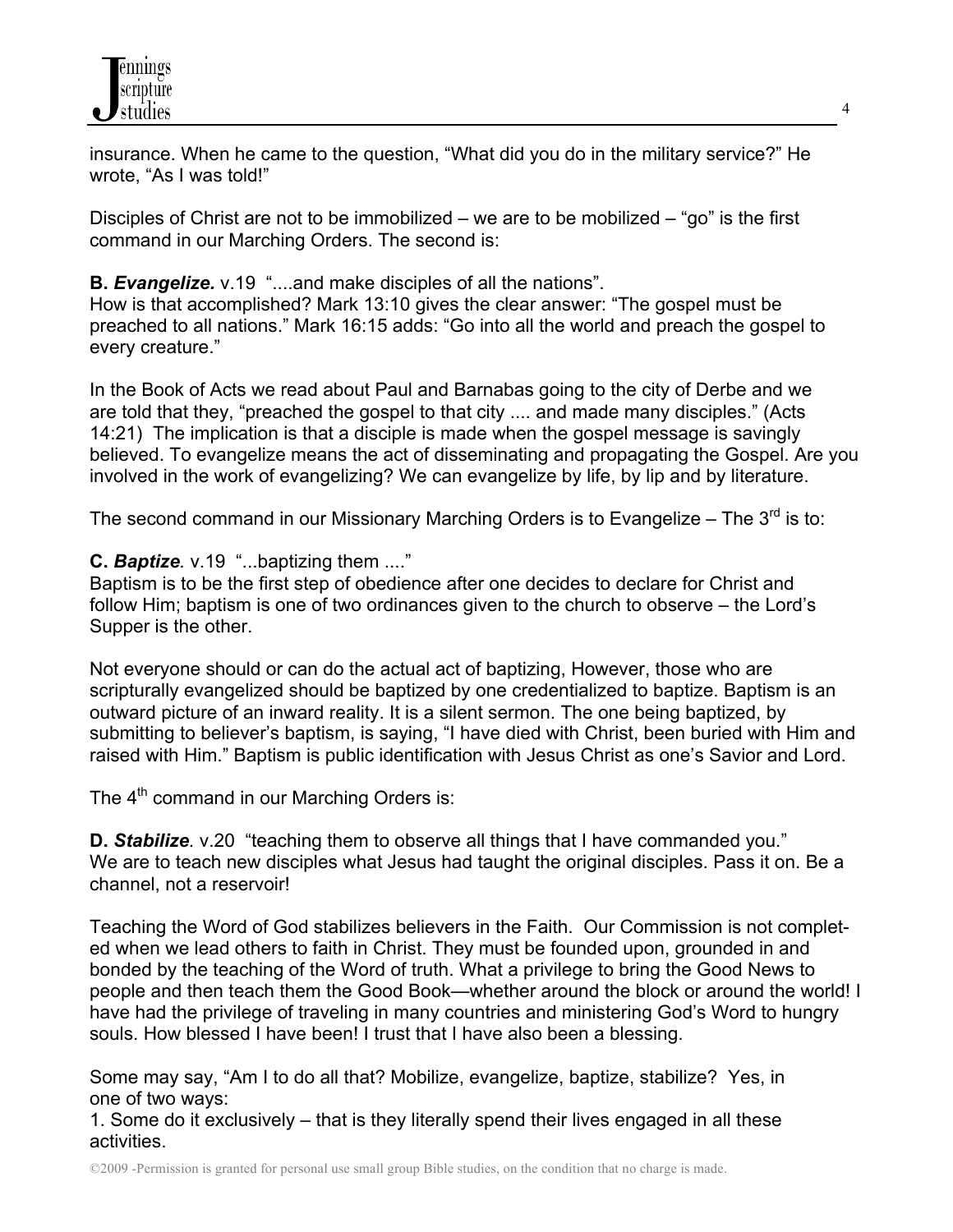2.Some carry out these orders corporately. That is they are involved in these activities through the corporate body of the church. However, the big question is: "Are you consciously involved in some phase of carrying out the Great Commission?"

Once again, the 4 commands of our Marching Order's are:

- Mobilize- "go"
- Evangelize "make disciples"
- Baptize "baptizing them"
- Stabilize "teaching them...."

Are you obeying the Marching Orders given by our Commander-In- Chief who has all authority and power in heaven and earth?

**Illust.** The popular teacher, preacher and author, Howard Hendricks, warns against confining the gospel in a church building. He wrote: "I can't find a verse of scripture that commands a lost person to go to church; I know a lot of scriptures that command believers to go into a lost world." (Daily Bread 10-25-00)

There is one additional truth: out of the Great Convention came the Great Commission which ends with:

**III. THE GREAT CONSOLATION.** v.20b "and surely I am with you always, to the very end of the age."

The Great Convention at which the Great Commission was given ends with the Great Consolation. Without the Great Consolation the Great Commission would not succeed. The Great consolation provides us with two consoling promises: There is the promise of:

**A.** *The Lord's Presence***.** "Surely I am with you always, even to the end of the age."

In John 17:18 Jesus was talking to His Father and He said, "As you sent me into the world, I also have sent them into the world." But, as Paul Harvey was famous for saying, "Now for the rest of the story." And the rest of the story is in verse 20, "I am with you" - "I send you, but I will go with you!" That's the rest of the story!

 "Anywhere with Jesus, I can safely go, Anywhere He leads me In this world below."

Hebrews 13:8 repeats the promise in these words, "I will never leave you nor forsake you." When we go across the street, across town or across an ocean – we have a Partner. That Partner is Jesus Christ, the One who launched the Great Invasion of the world with His Truth Squad!

Then, there is the promise of: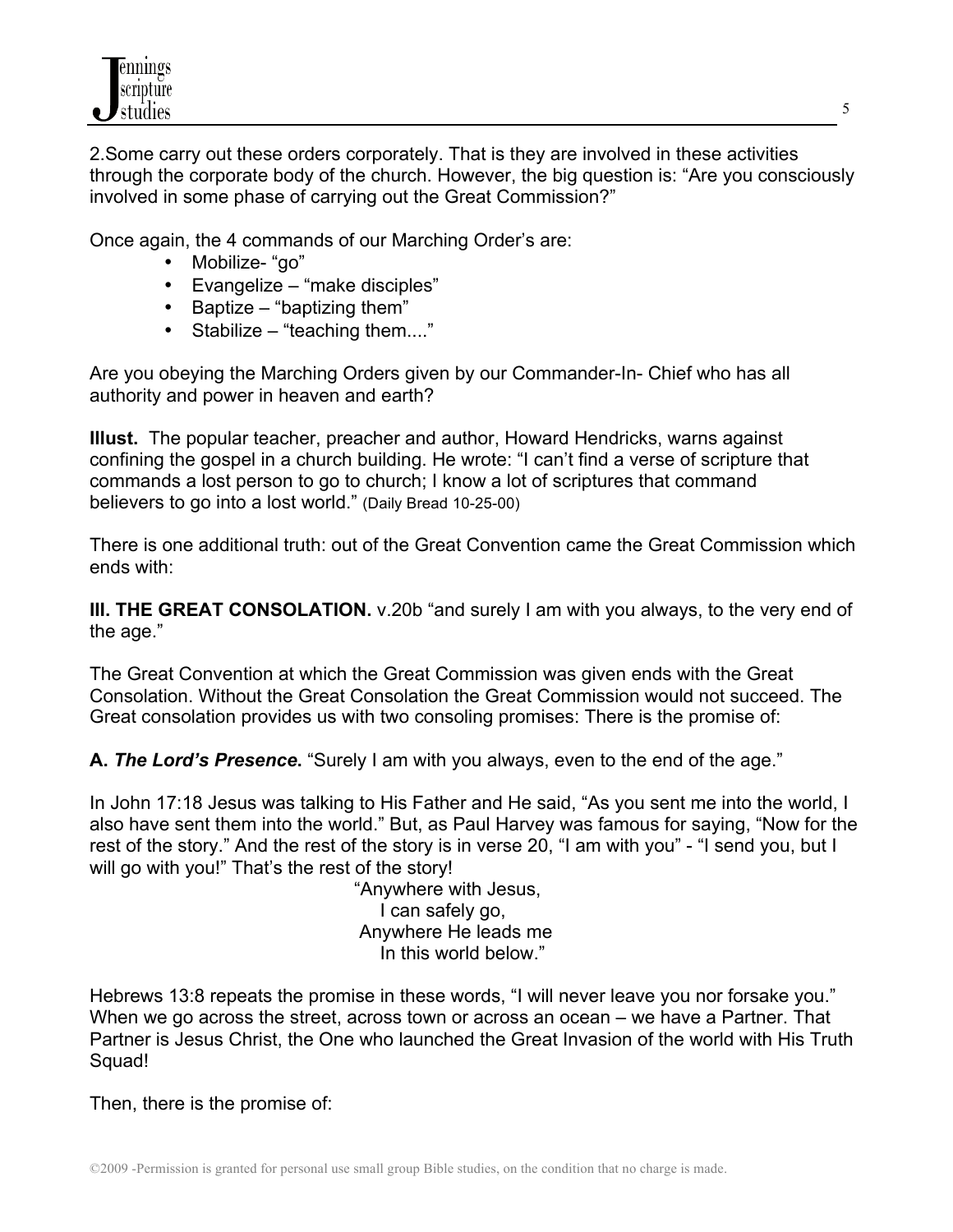

## **B.** *The Lord's Power***.**

Acts 1:8 "You shall receive power when the Holy Spirit has come upon you; and you shall be witnesses of Me in Jerusalem, and in all Judea and Samaria, and to the end of the earth."

Our Lord does not send out His truth troops without empowering them to do what He commands them to do. His presence is His power so, we go in the strength of the Lord.

How long? Matthew 28:20 "To the end of the age"; How far? Acts 1:8 "To the end of the earth." These two promises are certainly consoling to the obedient disciple living and witnessing in a hostile world, aren't they?

#### **SUMMARY**

What have we seen in these Scriptures? We looked at:

### **THE GREAT CONVENTION which tells us:**

Who is commanding believers to go – The Lord Jesus; Who is to March with the message - Disciples; What our Commander-In-Chief expects – Obedience.

### **THE GREAT COMMISSION which is to:**

Mobilize - "go"; Evangelize – "make disciples"; Baptize – "baptize them  $\ldots$ "; Stabilize - "teach them ....."

### **THE GREAT CONSOLATION which promises:**

The Lord's Presence and The Lord's Power.

Here we have the Marching Orders For Global Outreach. When we hear words from Jesus like these in these verses, we tend to say, "But I'm not a Missionary, an Evangelist or a Pastor. I'm not really good at communicating my faith" And we go away feeling guilty. I do not want you to leave feeling you've had a load of guilt dumped on you. I believe the problem is that we are not hearing what Jesus is saying. What He is *not* saying is this: "I'm expecting you to do my work for me."

What He *is* saying is, "I want to do my work through you. You give me a body and I will live in it and do my work through you." That is why He says, "I am with you always". The One who has all authority and all power is with us because He is in us.

I have had the opportunity to speak in many churches that were conducting Missions Conferences. I have usually tried to remember to say, "There are 3 actions that one can take and some can take more than one:

- First, we could go somewhere across the fence, across the street, across town, to another country, etc.;
- Second, we could let go that is a church can let go of members whom the Lord calls and/or a family can let